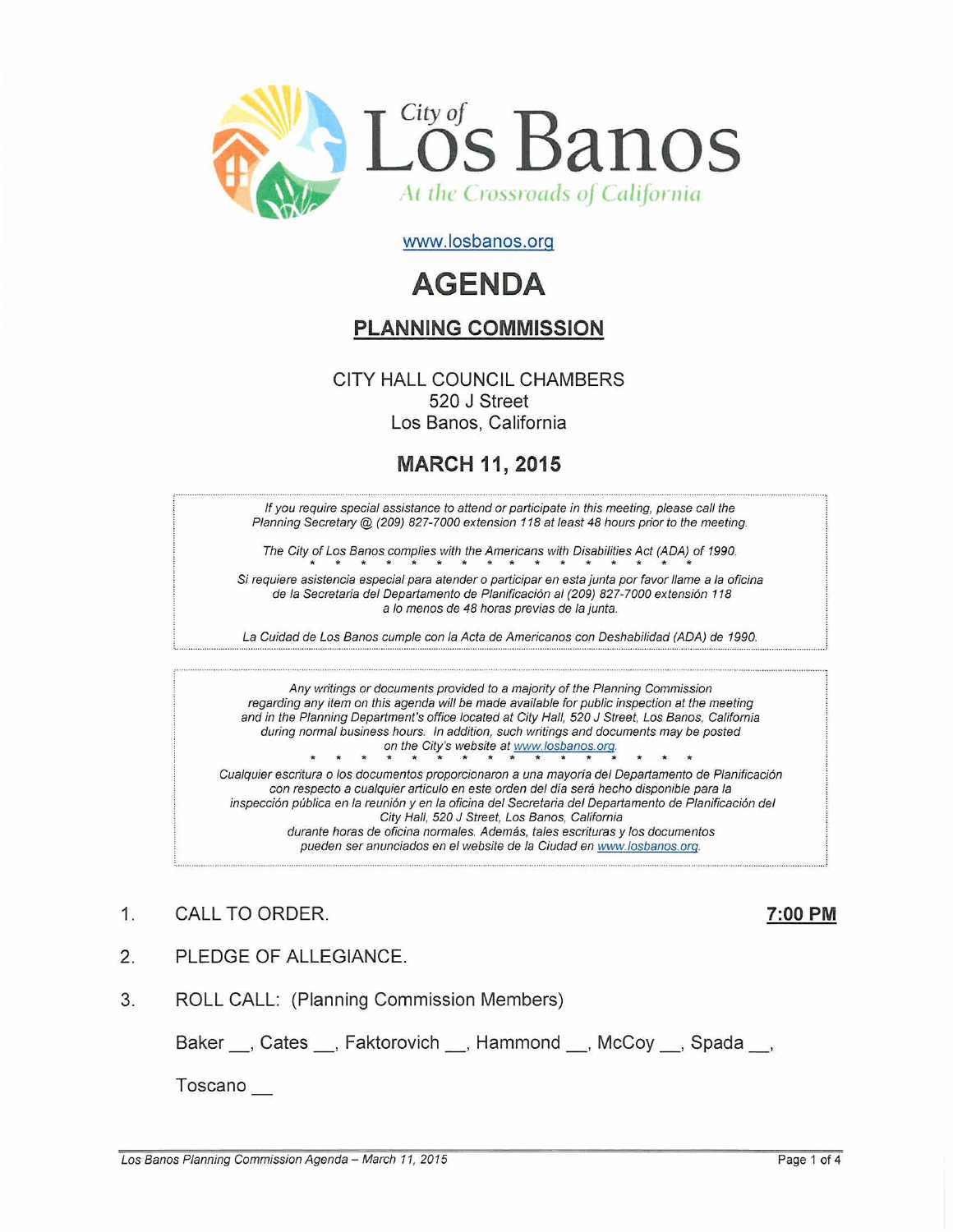### 4. APPROVAL OF AGENDA

Recommendation: Approve the agenda as submitted.

5. CONSIDERATION OF APPROVAL OF THE ACTION MINUTES FOR THE REGULAR PLANNING COMMISSION MEETING OF FEBRUARY 25,2015.

Recommendation: Approve the minutes as submitted.

- 6. PUBLIC FORUM: Members of the public may address the Commission on any item of public interest that is within the jurisdiction of the Commission, including agenda and non-agenda items. No action will be taken on non-agenda items. Speakers are limited to a five (5) minute presentation.
- 7. PUBLIC HEARINGS: If you challenge the proposed action as described herein in court, you may be limited to raising only those issues you or someone else raised at the public hearing described herein or in written correspondence delivered to the City at, or prior to, the public hearing.
	- A. Public Hearing to Consider a Variance for Noise Associated with Construction of the Los Banos Courthouse Project Located at 1159 G Street, More Specifically Identified as Assessor's Parcel Number: 026-161- 007.
		- 1) Planning Commission Resolution No. 2015-04 Recommending Approval of Noise Variance Permit #2015-01 to Allow Construction Associated with the Los Banos Courthouse Project to Commence Work at 5:30 AM. Each Day at the Location of 1159 G Street.

Recommendation: Receive staff report, open the public hearing, receive public comment, close the public hearing, and adopt resolution as submitted.

- B. Public Hearing to Consider Recommending to the Los Banos City Council General Plan Amendment #2015-01, Zone Change #2015-01, and Tentative Parcel Map #2015-01 for Habitat Humanity Westside Merced County, Inc. for the Rezone of Three (3) parcels Currently Zoned Low Density Residential (R-1) into Medium Density Residential (R-2) with a Remainder 3,300 Square Foot Parcel to Highway Commercial (H-C), and to Resubdivide Three (3) Existing Parcels into Four (4) Parcels with a Remainder Located on Assessor's Parcel Numbers: 026-044-012, 013, and 014.
	- 1) Planning Commission ReSOlution No. 2015-05 Recommending Approval of a General Plan Amendment and Zone Change for Property Located at 537, 543, and 547 M Street, More Specifically Identified as Assessor's Parcel Numbers: 026-044-012, 013, and 014.
	- 2) Planning Commission Resolution No. 2015-06 Approving Tentative Parcel Map #2015-01 for the Re-subdivision of Three Parcels into Four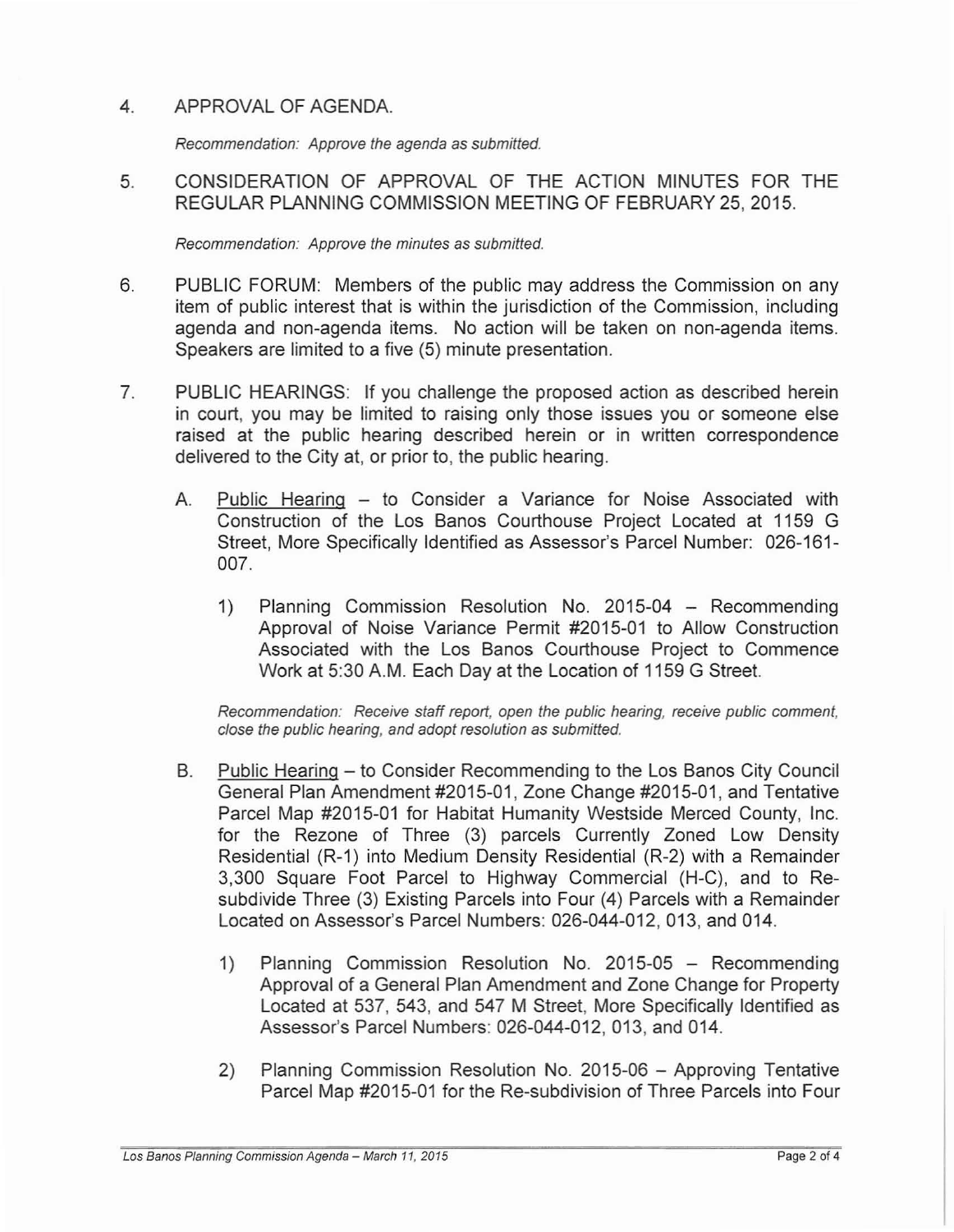Parcels with a Remainder on Assessor's Parcel Numbers: 026-044- 012,013, and 014.

Recommendation: Receive staff report, open the public hearing, receive public comment, close the pubfic hearing, and adopt resolutions as submitted.

C. Public Hearing – to Consider and Make a Recommendation to the Los Banos City Council to Adopt a New Update to the Mobile Vendor Ordinance Located in Title 9, Chapter 3, Article 36 of the Los Banos Municipal Code. **(Continue to March** 25, **2015)**

Recommendation: Continue the public hearing to March 25, 2015.

- 8. COMMUNITY &ECONOMIC DEVELOPMENT DEPARTMENT REPORT.
- 9. COMMISSIONER REPORTS.
	- A. Baker
	- B. Cates
	- C. Faktorovich
	- D. Hammond
	- E. McCoy
	- F. Spada
	- G. Toscano
- 10. ADJOURNMENT.
	- A. 1:00 PM, Wednesday, March 13, 2015 in the Council Chambers at City Hall at 520 J Street to Tour City Departments including the Public Works Department at 411 Madison Avenue, the Fire Department at 333 Seventh Street, and the Police Department at 945 Fifth Street.

#### **APPEAL RIGHTS AND FILING PROCEDURES**

**Any person dissatisfied with an act or determination of the Planning Commission may appeal such act or determination to the Planning Commission by filling written notice with the Planning** Commission Secretary not later than five (5) business days (excluding holidays) after the day on **which the act or determination was made. An appeal must state the act or determination which is** being appealed, the identity of the applicant and his/her interest in the matter, and set forth in concise statement(s) the reasons which render the Commission's decision unjustified or inappropriate. (Los Banos Municipal Code Section 9-3.2326)

Concerning an action taken by the Planning Commission related to Chapter 2 Articles 1 through 17 of **the Los Banos Municipal Code "Subdivisions", if a subdivider or other affected property owner is dissatisfied with any action of the Commission with respect to a tentative map or the nature and**